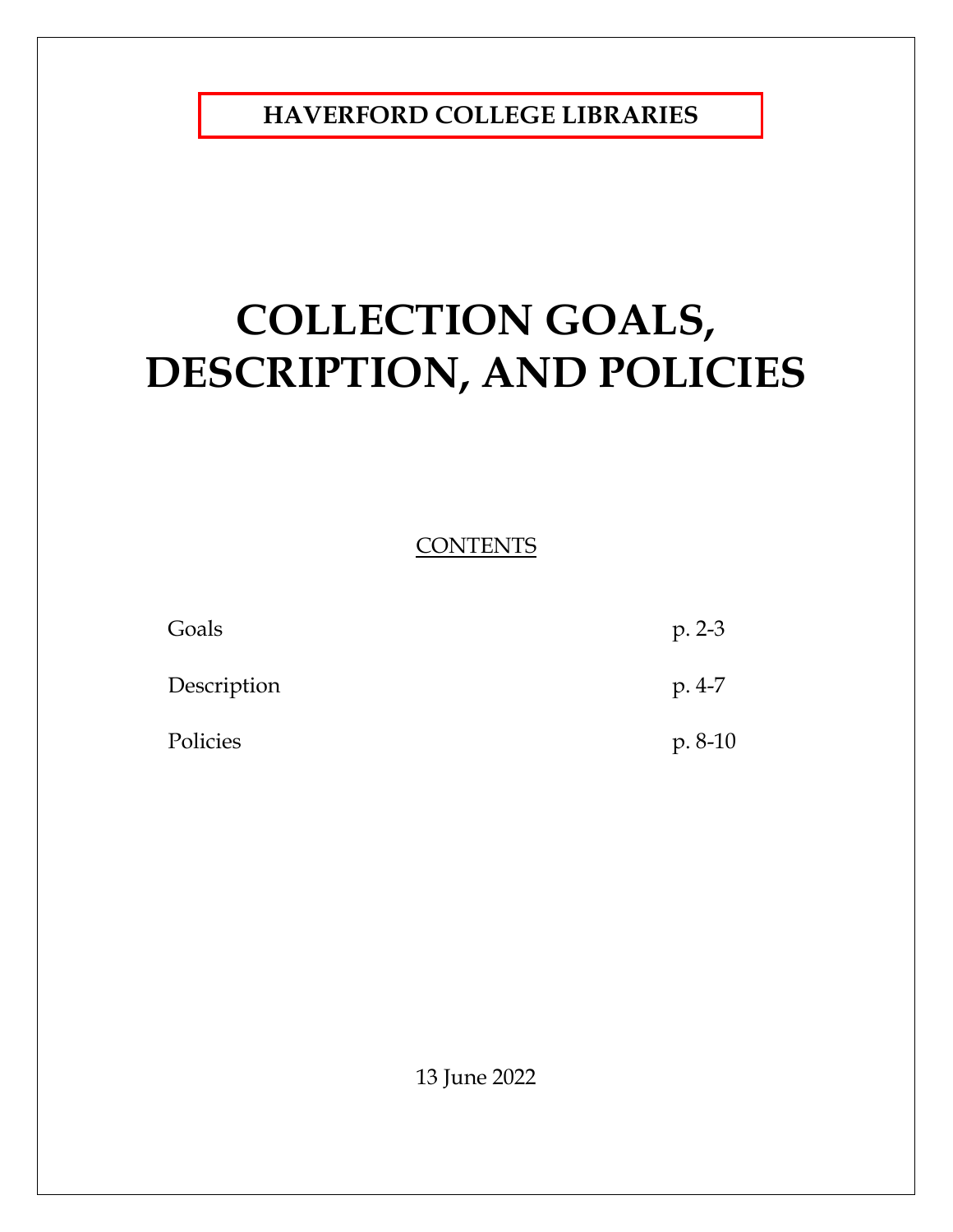# **GOALS**

In accord with the College's purpose of "providing a liberal arts education in the broadest sense….designed to promote the personal and intellectual growth of students,"1 the Haverford College Libraries<sup>2</sup> acquire and make available materials across formats that speak to the achievement of the academic, social, and cultural goals noted below. The Libraries strive to provide materials that meet current needs, while appropriately and necessarily leaving comprehensive collecting (except in the case of the Quaker collection) to research libraries. To this end, the Libraries are committed to collecting materials created by and reflecting the lived experiences of marginalized, underrepresented, and underserved groups in each of the collecting areas identified in this document.

**1. Supporting teaching, coursework, and study**. Among the most important functions of the Libraries is to provide the range of materials needed by faculty and students for work in courses taught at the College. The last several decades have witnessed important changes in the content of courses; the development of new areas of study, accompanied by an expansion of the range of course offerings; the shifting of disciplinary boundaries; and the proliferation of independent study and research programs. These changes have greatly expanded the variety, academic level, and volume of material the Libraries must collect in order to support the work done by students for class assignments and by faculty for course preparation. The College's commitment to increasing its faculty, particularly in interdisciplinary and curricular areas new to Haverford,<sup>3</sup> places great importance on the Libraries' ability to supply the expanding range of materials necessary to meet this goal.

**2. Supporting student and faculty research**. The Libraries collect materials whose variety and depth will support independent, research-oriented study. Since the need to support independent study and research requires, in addition to local collections, both efficient interlibrary loan service and resources that will help people identify and locate relevant materials, the Libraries bear the costs of borrowing from other libraries and of providing databases. The College's focus on faculty-student research collaboration places further emphasis on this collecting goal.

**3. Broadening students' experience and promoting personal growth**. By encouraging acquaintance with the wide variety of issues and possibilities that constitute human experience, the College seeks to promote students' personal growth outside the classroom as well as in it.

<sup>1. &</sup>quot;Statement of Purpose." Available: https://catalog.haverford.edu/college/

<sup>2.</sup> The Haverford College Libraries consist of the Lutnick Library, Gilbert F. White Science Library, the music library in Union Building, and the astronomy library in the Strawbridge Observatory. 3. See "The Plan for Haverford 2020." Available: http://planning.haverford.edu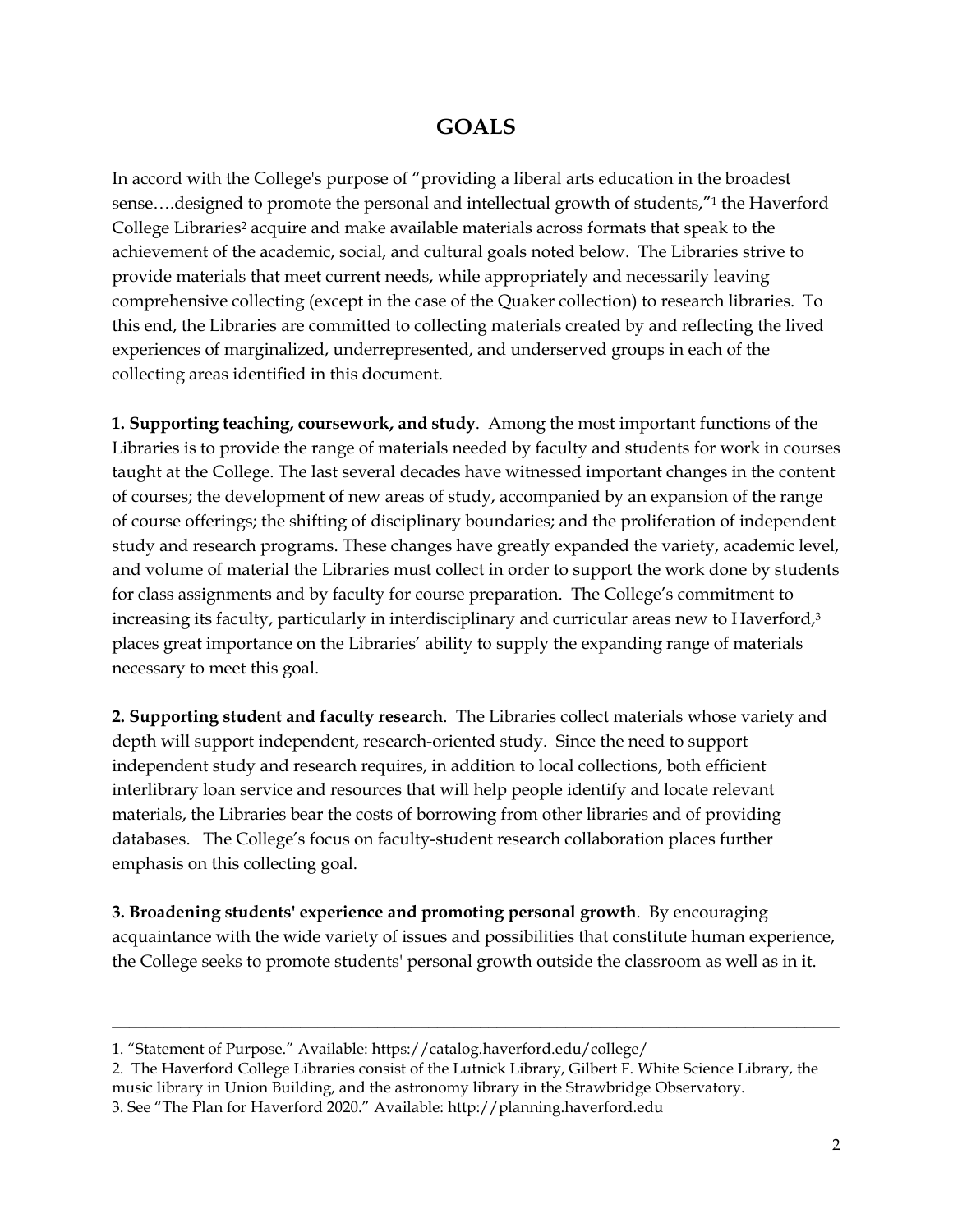Although the Libraries' primary purpose is to support course-related work, the emphasis the College places on extra-curricular intellectual, cultural, and social development prompts the Libraries very selectively to provide materials on topics of current or general interest. Of particular focus in this realm are materials that promote a diversity of identities, experiences, stories, and ideas. Collections should both reflect the experiences of underrepresented, marginalized groups, and provide tools for developing anti-racist, anti-ableist, and anti-biased frameworks, in line with the College's commitment to social justice.

**4. Fulfilling responsibilities to the Tri-College Consortium**. In order to make available to students and faculty a pool of materials larger than it could provide alone, the Libraries have established collecting and resource sharing agreements with Bryn Mawr and Swarthmore Colleges. Current cooperative collecting efforts apply both to the general and special collections, in the latter case to the Quaker Collection in its relationship with Swarthmore's Friends Historical Library.

**5. Developing rich and useful special collections.** Areas of collecting emphasis are defined by the historic and existing strengths of the collections in support of the teaching and research goals of the College. New collecting areas are added in response to evolving research and teaching needs, new disciplines or models of intellectual inquiry, or as a result of gifts or other opportunities. The Libraries acquire rare and unique materials through gift and purchase. As gifts of materials and funds are essential to maintaining and developing its collections, the Libraries seek the support of donors. Purchases are financed by funds allocated by the Libraries, by income from endowed funds, and by cash donations.

**6. Preserving the written record of activities of the Religious Society of Friends.** The Libraries collect extensively in the history of Quakerism from its origins in 17th-century Britain to the present day in many parts of the world, with emphasis on Quakerism as lived and practiced in the eastern United States from the colonial period to the present. Among those served by the Libraries' special collections are a broad range of users, including students, faculty, and staff of the College, members of the Tri-College community, as well as an international community of scholars and researchers, family and local historians, and members of the Society of Friends.

**7. Preserving and documenting the history of the College.** The purpose of the College Archives is to document the history, operations, and culture of the College. The College Archives serves as the repository of college records of enduring value. The College Archives collects, preserves and makes accessible materials that contain evidence of the College's organization, curriculum, function, decisions, procedures, operations, activities, student life, and culture. Materials come to the College Archive through the records management plan and records schedule, and gifts from campus groups and alumni.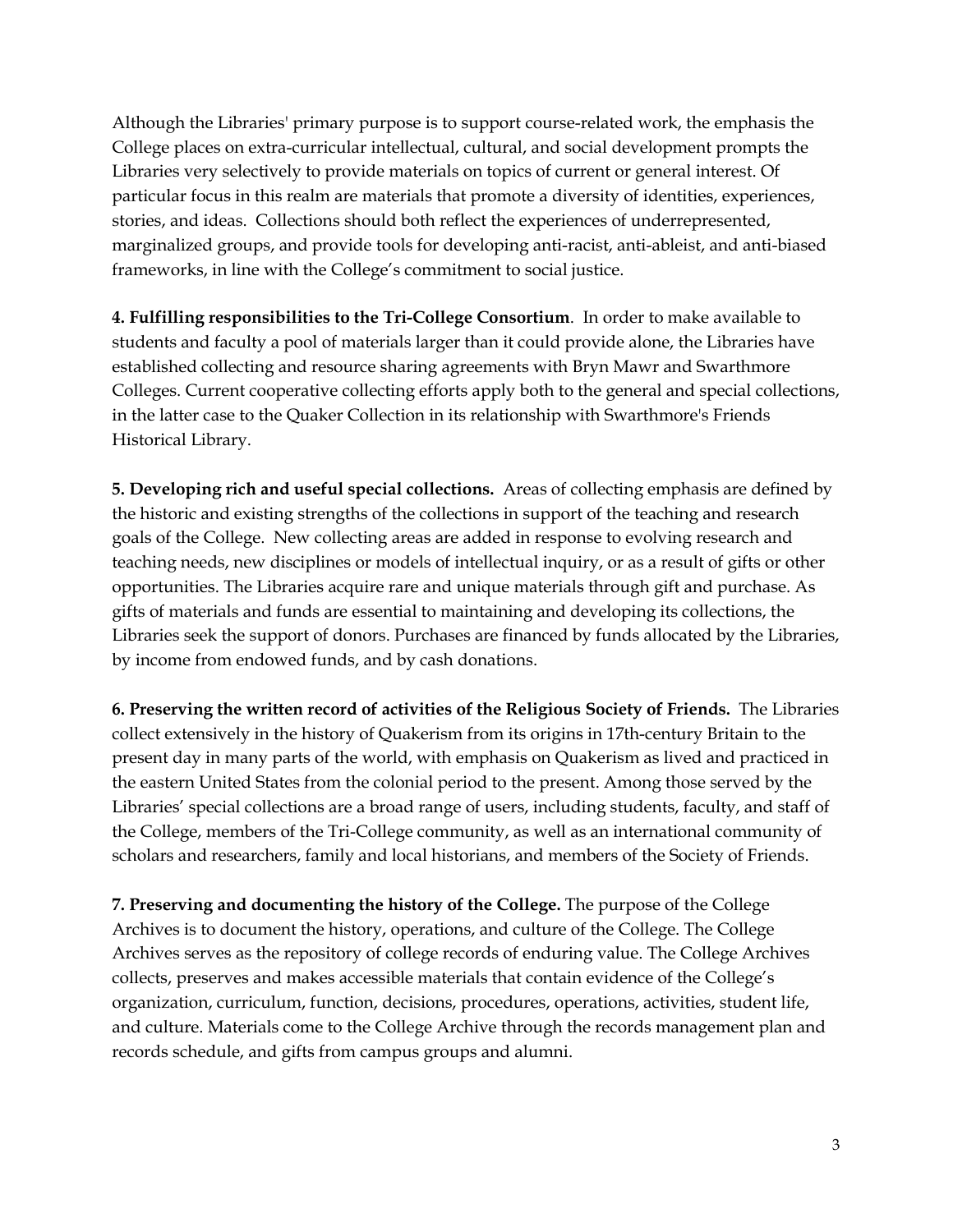# **DESCRIPTION**

The Libraries collect materials in formats that conform to disciplinary patterns of scholarly communication and take advantage of technological developments. Materials are acquired primarily through purchase or lease, the latter the predominating model for acquisition of electronic journal and database content. In such cases, attention is given to the future availability of electronic resources by the Libraries' participation in Portico, a non-profit digital preservation service, and membership in HathiTrust, a federation of academic and research libraries that maintains a digital archive of library materials. In addition to materials that the Libraries purchase, license, or otherwise acquire through financial outlay or gift, bibliographers include in Tripod, the catalog of the Tri-College Library Consortium, freely-available resources they feel relevant to campus interests. The materials most frequently acquired are noted in the categories below.

**Monographs**. The Libraries collect currently published monographs in subject areas studied at the College. The Libraries also acquire retrospective titles needed either to fill gaps in the collections or to build a collection in support of new academic programs and faculty research interests. The majority of books purchased are paperback, but an increasing number are electronic.

**Journals and magazines**. The Libraries maintain a collection of over 10,000 journal subscriptions, most of these basic to the disciplines represented by the course offerings of the College. As a matter of policy, the Libraries subscribe to journals in electronic format except in cases where a compelling need for print is demonstrated. The Libraries establish new subscriptions largely at the request of faculty, with whom decisions to cancel are also discussed.

**Databases.** In order to provide rich access to the journal collection, the Libraries subscribe to indexing and abstracting services in areas in which the College teaches. Increasingly the databases licensed by the Libraries include full text of the indexed item. In cases when full-text is not embedded within the database, the Libraries provide a service to connect users to the needed resource. Databases are highlighted on research guides, available on the Libraries' web site.4

**Audio and video recordings**. Documentary and feature films are increasingly purchased in support of class use, and therefore the Libraries are more actively budgeting for and collecting such materials. The Libraries purchase films in both physical (e.g., DVD, BluRay) and electronic (e.g., streaming) formats. Like film, the Libraries acquire music in physical (e.g., CD, LP) and electronic (e.g., streaming) formats.

<sup>4.</sup> Research guides are available at https://guides.tricolib.brynmawr.edu/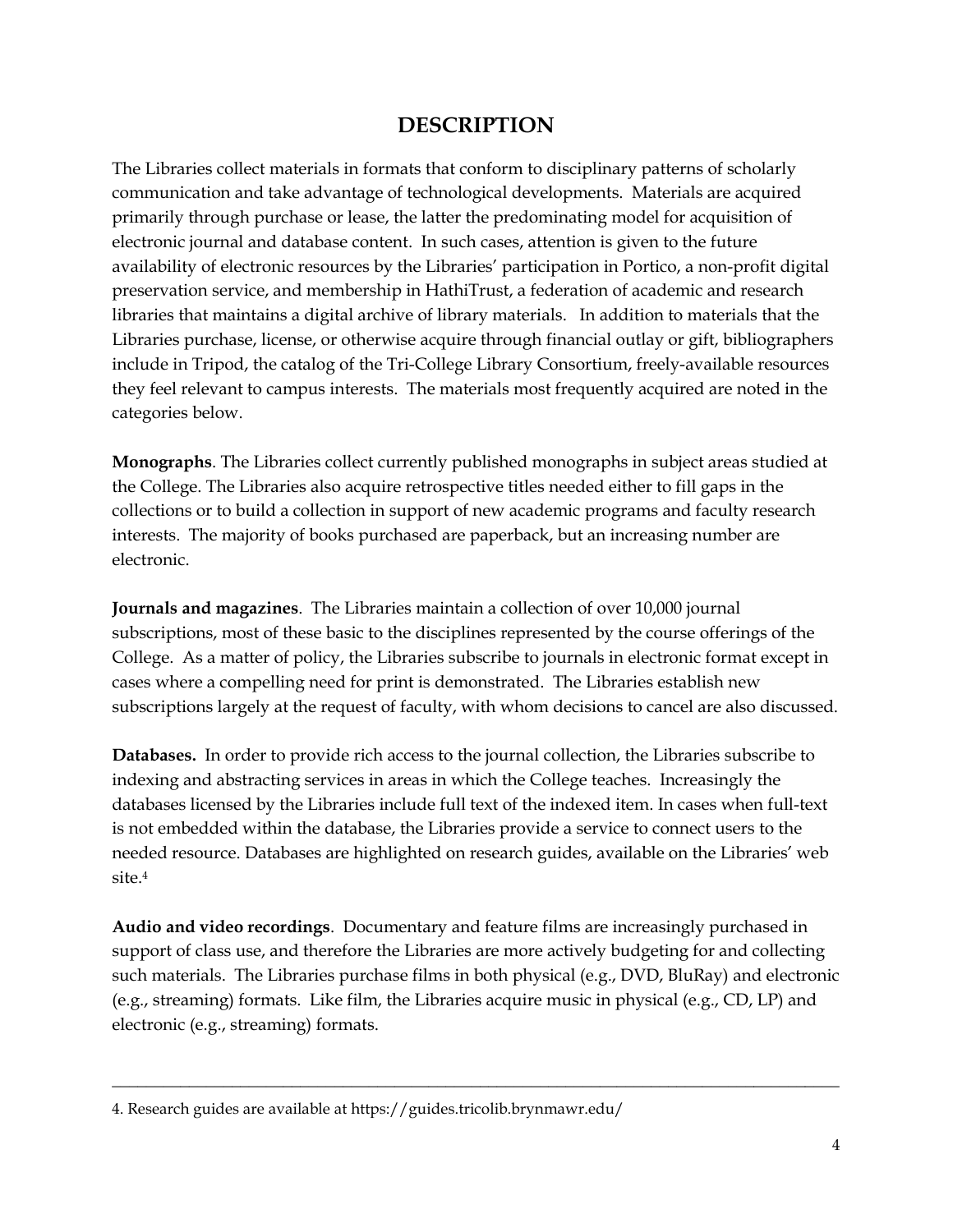**Reference works**. Bibliographers use the same criteria for selecting indexes, bibliographies, dictionaries, encyclopedias, directories, and handbooks as they do other materials. While reflecting the College's course offerings, the reference collection in many cases provides materials that are more specialized, or that give access to materials that are more specialized, than the Libraries ordinarily collect in order to support the diverse research projects associated with courses. As funds and availability allow, reference works are purchased in electronic format as a means of enhancing access and providing robust searching of these works.

**Digital collections of primary sources.** The Libraries collect digital versions of primary sources to aid humanistic exploration into these texts. These materials are often purchased at the collection level to provide researchers a breadth of related materials from which to conduct analysis.

**Newspapers**. The Libraries provide a small selection of U.S. and international newspapers in print. These publications are augmented by electronic backfiles of major newspapers, and more recent coverage of electronic versions of newspapers published around the world. Older issues of some newspapers are held in microfilm.

**Digital images.** The Libraries purchase digital images to support curricular and research needs. The Libraries also create digital images from physical media as copyright permits. Digital images and associated metadata are made accessible for teaching purposes through an image repository.

**Data.** Data are purchased in support of courses that feature quantitative analysis. Some data sets are licensed in support of broader curricular needs. Occasionally data are purchased for individual students, primarily those conducting thesis or high-level empirical research.

**Microforms**. The Libraries collect very little in this format, relying on research libraries for loans of or on-site access to microform sets of books, journals, manuscripts, and other collections of research-level materials. The Libraries consider purchase in microform of materials on the basis of probable use, largely to meet the comprehensive collecting necessary for the Quaker Collection.

**Government publications**. Haverford became a depository for U.S. government documents in 1897; in 1974 Bryn Mawr became a housing site for portions of the Haverford depository collection. In 2001 Haverford withdrew from its role as a depository. While deaccessioning many of the rarely used items, the Libraries have chosen to retain a portion of the collection, including the Congressional Serial Set. These items are located in a separate documents location in the stack block in the Printmaking Studio. Selected other government documents of historical or social significance have also been retained and have been reclassified into the general circulating stacks of Lutnick Library.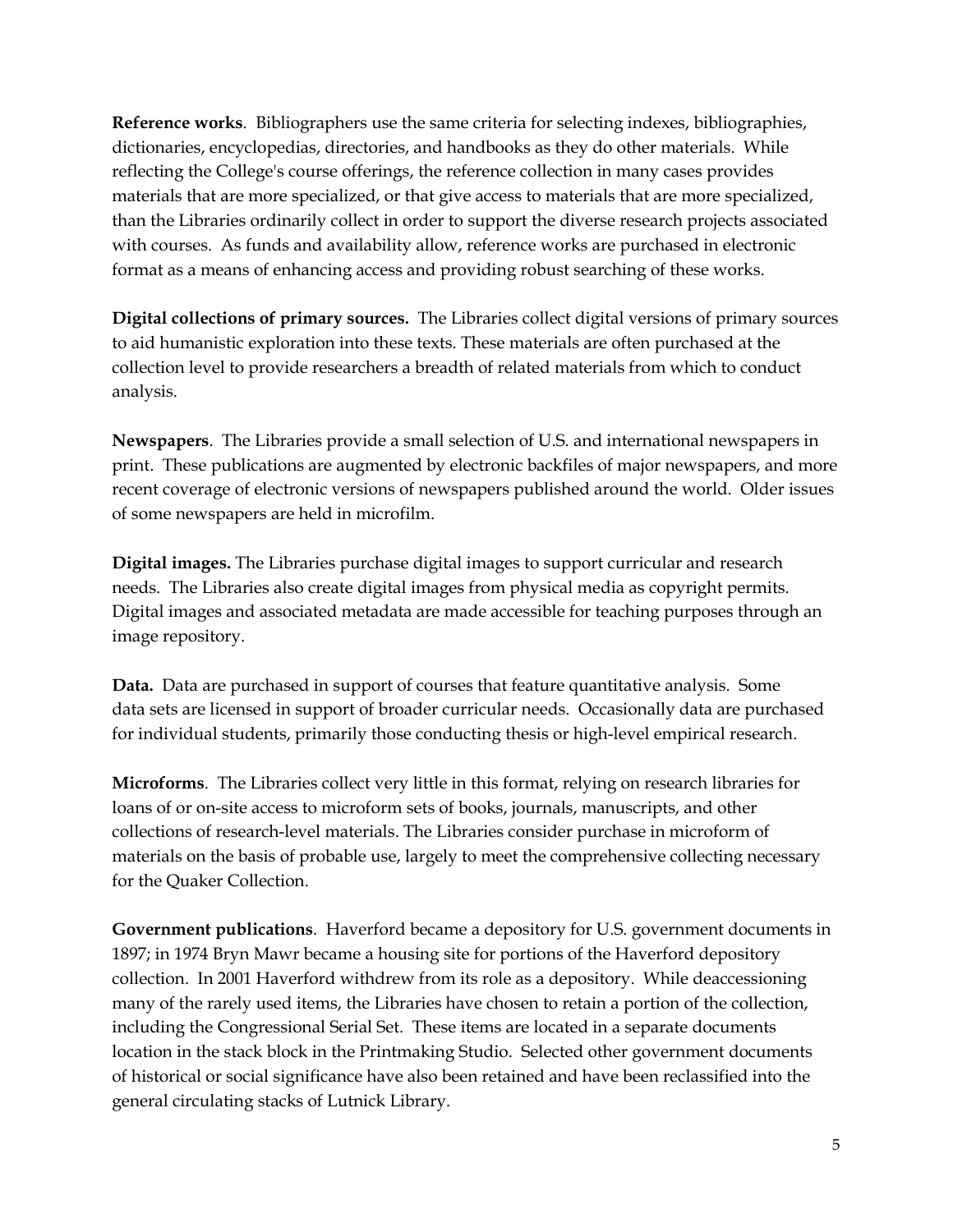**Alumni publications**. Donations of alumni-authored works are added to the alumni publications display, located in the Morley Alcove of Lutnick Library. A corresponding list of these donations is available on the Libraries' web site.<sup>5</sup> In cases where the donated item fits within the Libraries' collecting profile, an additional copy will be purchased for the general collection.

**Leisure Reading**. The Libraries maintain a number of popular magazines and a collection of comic books in the Lutnick Library for leisure reading. The White Science Library maintains a collection of science fiction books for the reading enjoyment of students studying in that library.

### **Quaker & Special Collections**.

- --**Rare and unique materials.** The collecting of rare and unique materials supports the teaching and research needs of the Haverford College community. Material types include rare books, manuscripts, and photography. Current collection strengths include American history and politics, with particular attention to reform movements such as abolition, Native American history, and Americans abroad, American and English literature, natural history, and printing and book studies.
- --**Quaker history and practice.** The Libraries' collect family and personal papers, journals and diaries, organizational records, photographs, art works, ephemera, oral histories, printed publications by and about Quakers, serials, and electronic resources. Haverford's Quaker & Special Collections, along with Friends Historical Library at Swarthmore College, are the official repositories of the records of Philadelphia and Baltimore Yearly Meetings and their constituent meetings.
- --**College Archives & Haverford College history.** The Libraries collect materials in all formats that document the history and operations of Haverford College from its conception in 1831 to present. These materials include, but are not limited to, records produced by offices, committees, or student groups, published monographs about the College, materials documenting student life, student publications, photographs, artifacts, and audio-visual material, among others. Records are added to the College Archives through a process of evaluation and assessment at the conclusion of the records life cycle in accordance with the College's records retention schedule. Materials are also collected through gifts and relationships with campus groups and alumni. Strong efforts are made to collect materials that represent the diversity of student experiences at Haverford.

<sup>5.</sup> Available: https://www.haverford.edu/library/services/alumni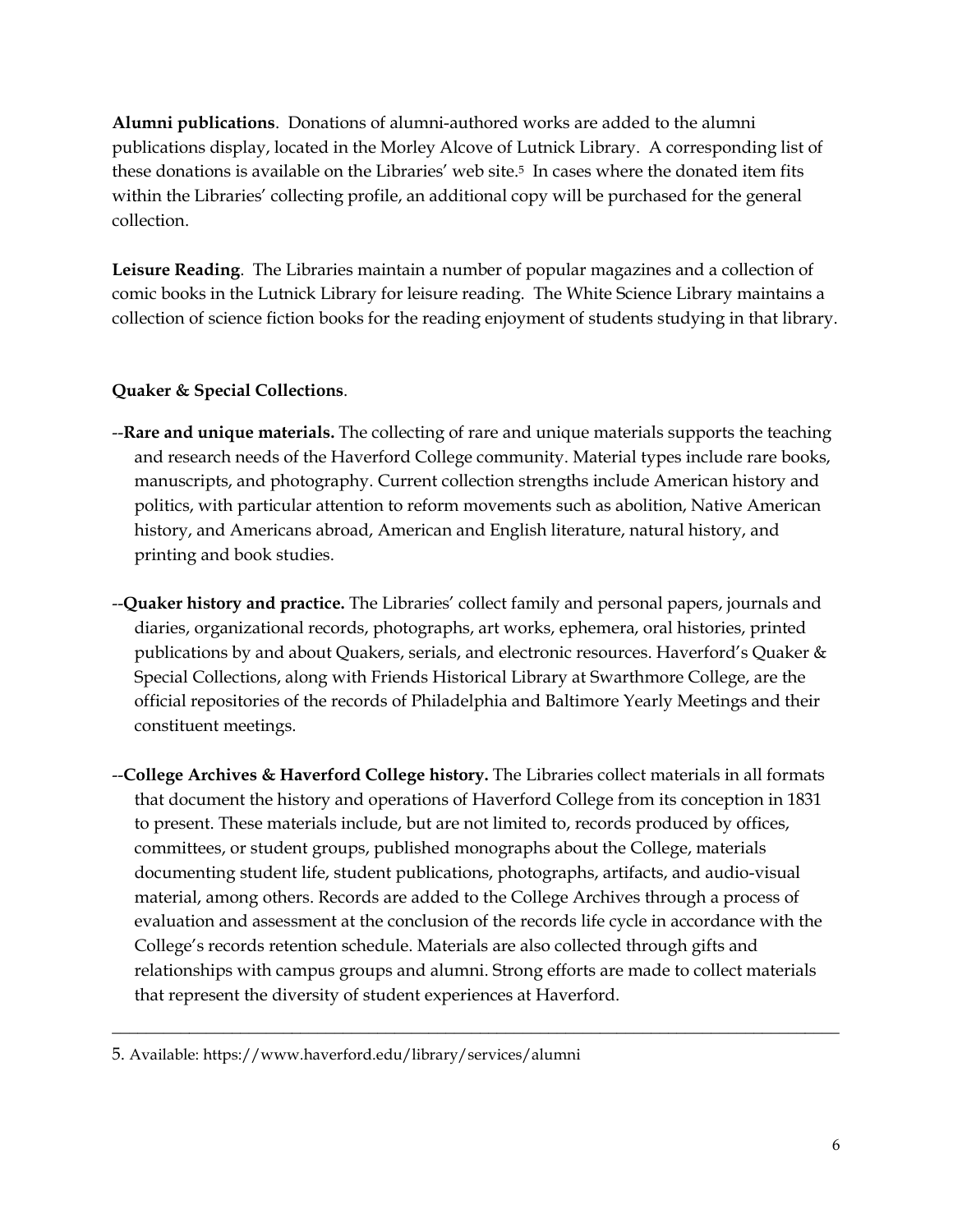- --**Haverfordiana**. The Libraries designate as Haverfordiana and house in its circulating collections monographs published by Haverford faculty and those by alumni that fit current collecting interests.
- **--Fine arts.** The collecting of fine art takes place in three areas: material in support of the College's curriculum, material that documents the College's history, and material that documents the history of Quakerism. Additional information on the acquisition of art may be found in the *Haverford College Art Collection, Collection Management Policy*.6
- --**Maps**. Rare maps are included among the Libraries' special collections, which contains maps of historic importance with a particular strength in Pennsylvania and regional maps. Maps for classroom use are purchased at faculty request, but are not part of the Libraries' permanent collection.
- **--Digital scholarship.** The Libraries work with faculty and students to produce scholarship in digital forms across a variety of media, including websites, web applications, databases, and digital audio/video. Where appropriate, these locally-created works are made accessible and preserved by the Libraries for the benefit of the larger scholarly community. Represented in these preserved works and collections are major research projects of faculty; also included are databases of rare materials assembled and interpreted by the librarians and their collaborators.
- **--Senior theses.** Departments and students submit copies of theses to the Libraries in print and electronic form. In consultation with their faculty advisors, students select the level of access they wish for their theses when contributing them to the online archive.7 Haverford students majoring at Bryn Mawr or Swarthmore Colleges are asked to contribute to the online archive, as are students from these aforementioned colleges who are majoring at Haverford.

<sup>6.</sup> Available: https://haverford.box.com/s/si8rg1cnmxgjp2kez32zvs4rpdgc2g6d

<sup>7.</sup> The online archive of student theses is available at http://thesis.haverford.edu.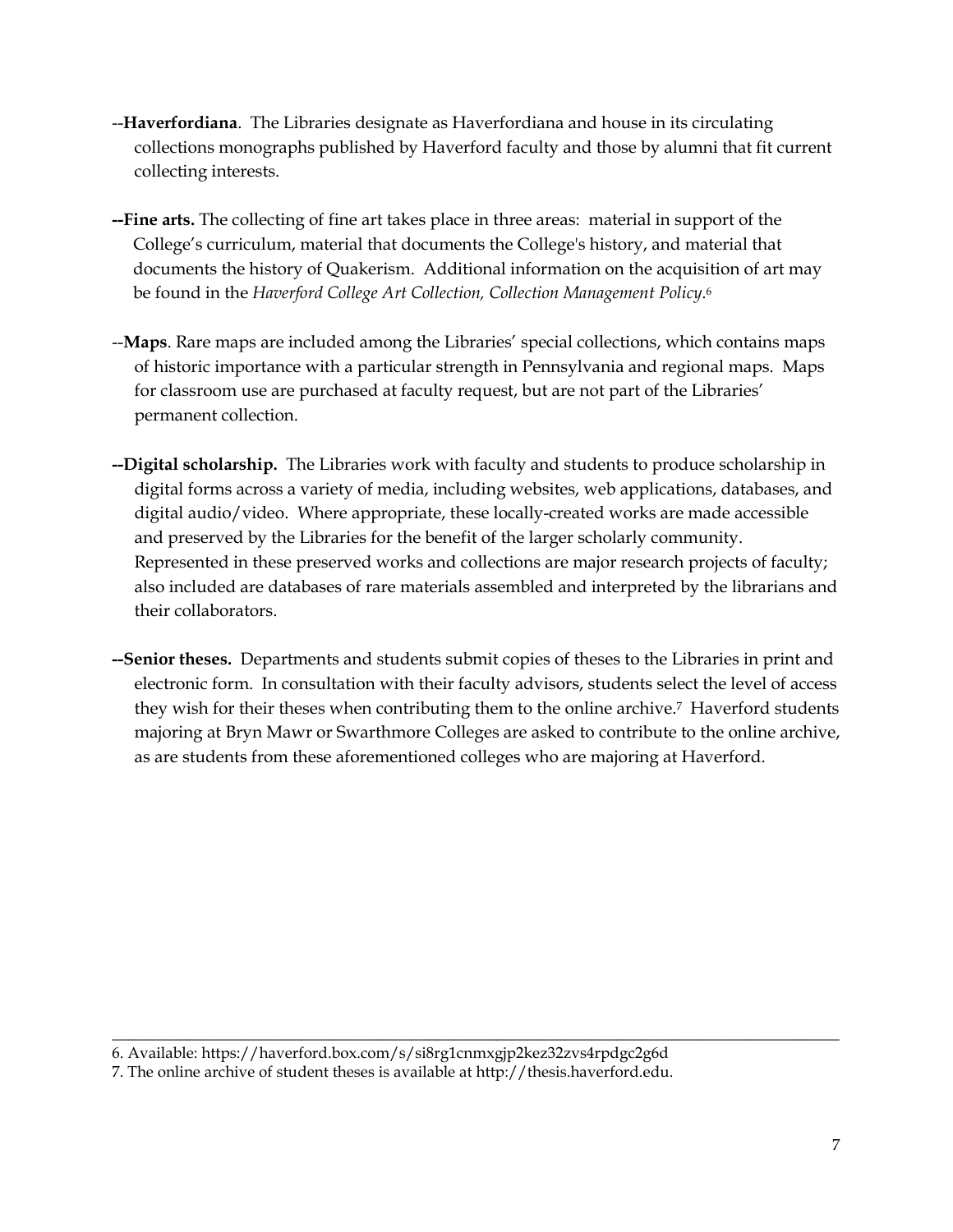## **POLICIES**

**Duplication**. While the Libraries usually do not duplicate items within their collections, they are most likely to do so if an item is needed for course reserve. In order to increase the pool of locally available materials, the Libraries keep to a low level the duplication of titles with Bryn Mawr and Swarthmore, duplication occurring most predictably for reference works, titles for which demand will be high, titles in fields where two or three colleges have strong curricula, or titles that qualify as primary works or otherwise basic sources for an academic discipline.

#### **Gifts.**

- **--Gifts intended for the general collections**. The Libraries consider for inclusion in its general collection gifts of materials that meet the criteria noted in the "Goals" section of this document. Additional factors, such as the physical condition of the materials, and whether they are held in the library collections at Bryn Mawr or Swarthmore Colleges, are also taken into consideration. When possible, and especially in the case of substantial gifts, the appropriate bibliographer will inspect the gift before it comes physically to the Libraries in order to segregate those items that might be wanted and thereby avoid having to dispose of large numbers of unwanted books and other materials. Donors receive an acknowledgement of their gift, but the Libraries do not offer appraisals of value.
- **--Gifts intended for Special Collections.** Special Collections gladly accepts gifts of materials which align with our collecting areas and interests, support the College curriculum, or provide exciting new opportunities. Staff will work with donors to craft a deed of gift or deposit upon the receipt of materials. Special Collections will not accept any gifts which are restricted from public access in perpetuity. Materials which are damaged, out of scope, or duplicative may be deaccessioned in accordance with deaccessioning policies, terms of acquisition, College regulations, and state and federal laws.

#### **Cooperative agreements.**

- **--The Tri-College Library Consortium**. Haverford's collections are augmented by those of nearby Bryn Mawr and Swarthmore Colleges. The cooperative relationship, known as the Tri-College Library Consortium, is rooted in collaborative collection building and sharing, activities facilitated by Tripod.
- **--LIBRA (Penn Libraries Research Annex)**. Haverford has contracted with the University of Pennsylvania Libraries for use of LIBRA, Penn's high-density storage facility located in Deptford, New Jersey. General collection materials stored at LIBRA are available by request via Tripod and delivered usually within two business days.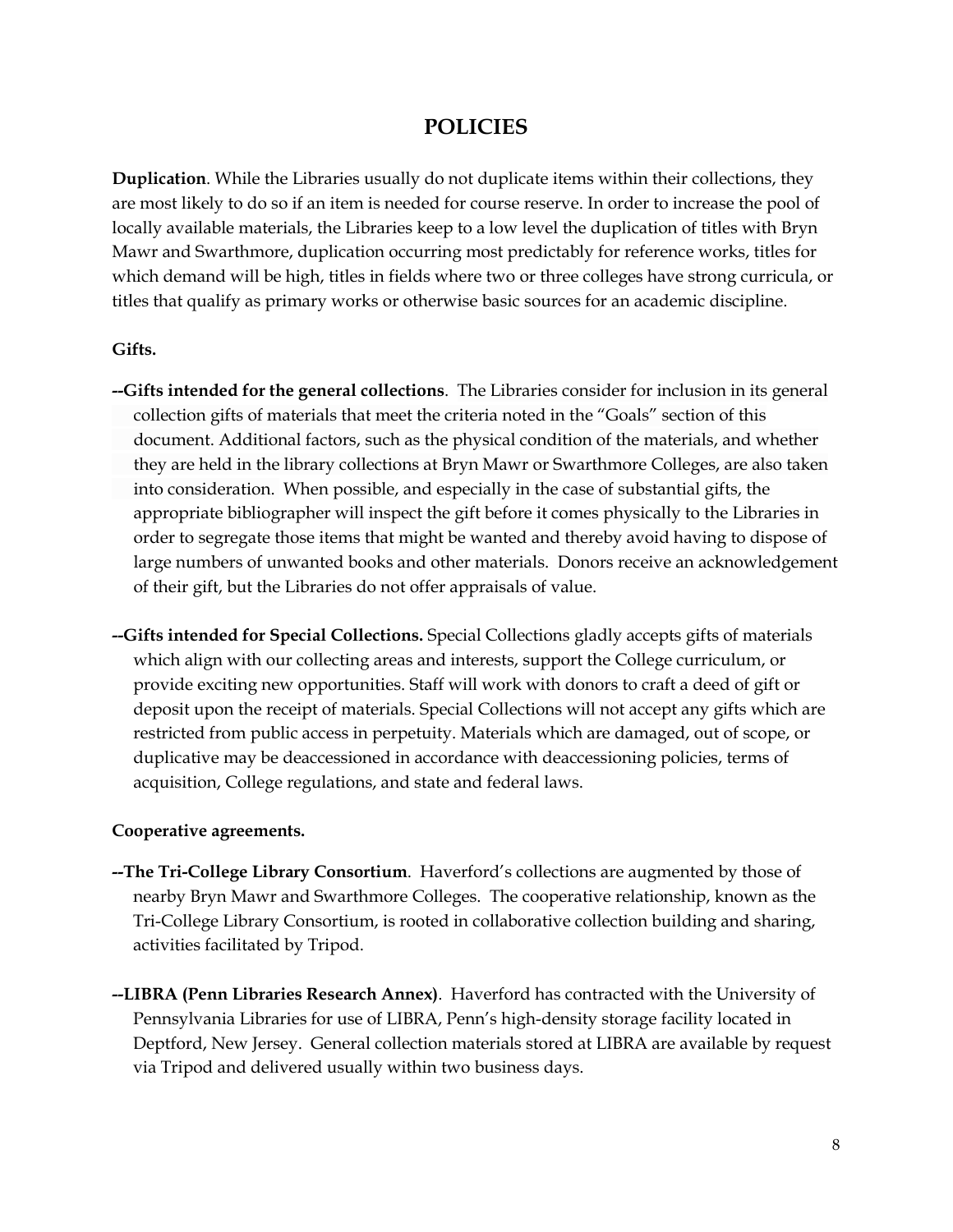- **--PALCI (Pennsylvania Academic Library Consortium Inc.).** Haverford participates in PALCI, a regional federation of academic and research libraries with a combined collection of more than 36 million volumes. PALCI augments the breadth and depth of local collections, and provides delivery of requested books in three business days.
- **--OCLC SHARES.** Haverford's participation in OCLC's SHARES network further enhances access to materials not available in the Tri-Colleges or in the circulating collections of PALCI libraries. This cooperative provides both delivery of and on-site access to some of the world's most important library collections.
- **--Friends Historical Library.** Haverford's Quaker & Special Collections unit maintains cooperative agreements with several area institutions. Haverford's Quaker & Special Collections and Swarthmore's Friends Historical Library jointly serve as the repository of Philadelphia and Baltimore Yearly Meetings and their constituent quarterly and monthly meetings. Haverford and Friends Historical Library also engage in cooperative cataloging and digitization programs.
- **--PACSCL.** Haverford College is a member of the Philadelphia Area Consortium of Special Collections Libraries (PACSCL) and works through this organization on collaborative collections projects.

**Digital Collections.** Digital collections, comprised of both digitized and born-digital assets, are developed to support the ongoing educational and scholarly mission of the College.

- **--Digitization Criteria.** Digitization supports the Libraries' aim to make its analog materials widely accessible and to ensure their long-term preservation. Materials to be digitized are evaluated against criteria established and maintained by the Libraries' Digital Initiatives group (DigIt). These criteria are promulgated through the Libraries' web site.8
- **--Digital Preservation.** The Libraries have a strong commitment to preservation of its collections in all formats. To attend to the unique challenges inherent to preservation of digital collections, such as authenticity, reliability, and integrity assurance, the Libraries, with